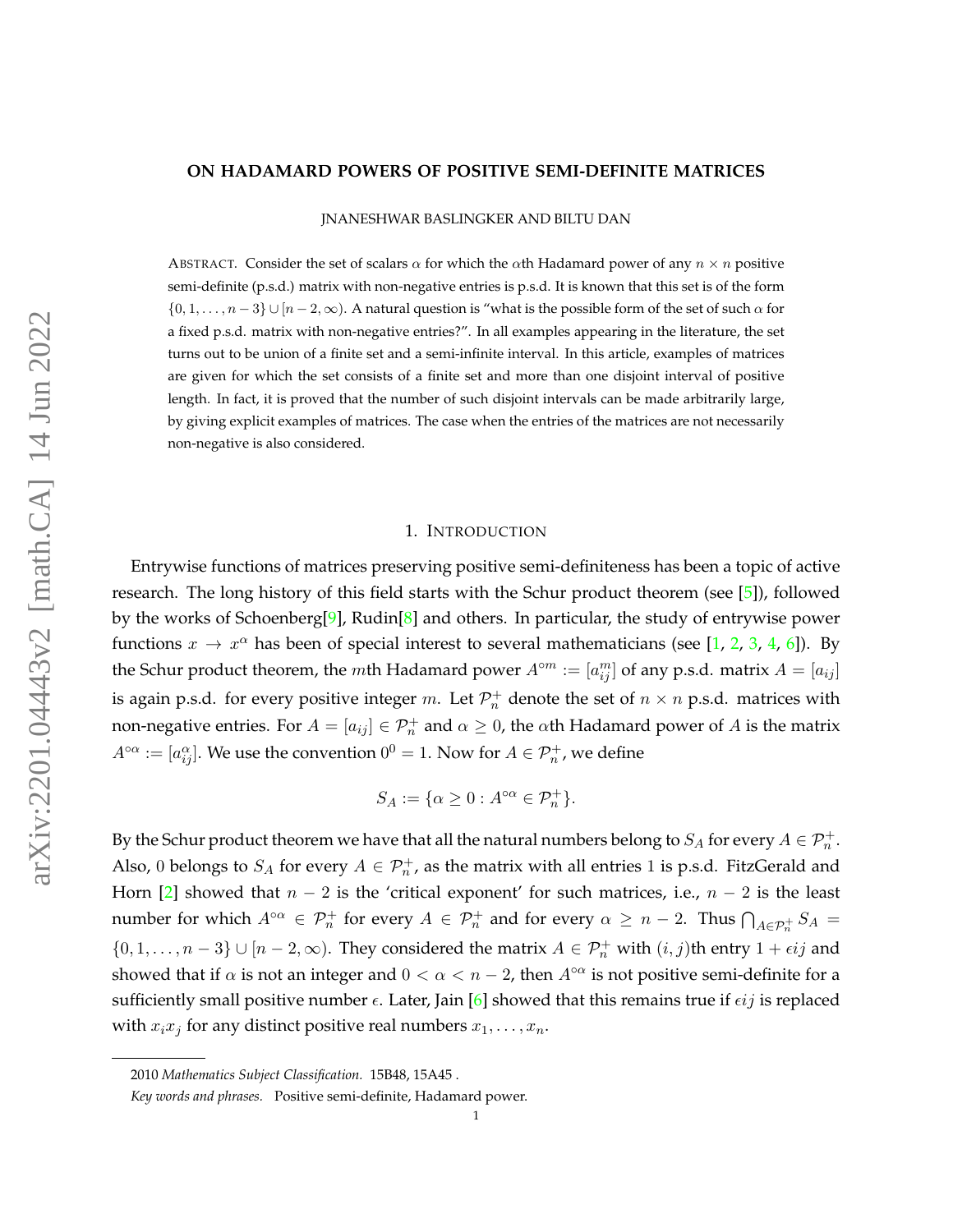What is the possible form of the set  $S_A$  for a fixed matrix  $A \in \mathcal{P}_n^+$ ? In all examples appearing in the literature, the set turns out to be the union of a finite set and a semi-infinite interval. Such sets have appeared in different areas like probability, complex analysis and representation theory, under the names Wallach set and Berezin-Wallach set. Gindikin set, which also has a similar structure, shows up in random matrix theory. For more details see Section 1.2 of [\[7\]](#page-7-8).

We first note down the following properties of  $S_A$  for any  $A \in \mathcal{P}_n^+$  for any  $n$ .

- (1)  $\mathbb{N} \cup \{0\} \subseteq S_A$ .
- (2) If  $\alpha, \beta \in S_A$ , then  $\alpha + \beta \in S_A$ . Thus,  $S_A$  is a monoid under addition.
- (3) If  $[0, \delta] \subseteq S_A$  for some  $\delta > 0$ , then the monoid property ensures that  $S_A = [0, \infty)$ .
- (4)  $S_A$  has finitely many connected components (see Remark [3\)](#page-2-0). One of the components is a semi-infinite interval containing  $[n-2,\infty)$ .
- (5)  $S_A$  is a closed subset of  $[0, \infty)$ .

The first two properties follow from the Schur product theorem and the last one follows from the continuity of the smallest eigenvalue.

In all examples appearing in the literature, for fixed  $A \in \mathcal{P}^+_n$ , the set  $S_A$  has only one interval (semi-infinite) component. The rest of the components are all singleton sets. We show that the structure of  $S_A$  need not always be a semi-infinite interval together with a finite set. One can observe that if  $A \in \mathcal{P}_2^+$ , then  $S_A = [0, \infty)$ . If  $A \in \mathcal{P}_3^+$ , then  $S_A = \{0\} \cup [\rho, \infty)$  for some  $\rho \in [0, 1]$ . Indeed, it follows from Theorem 2.2 of [\[2\]](#page-7-4) that  $[1, \infty) \subseteq S_A$  and if  $A^{\circ\alpha}$  is p.s.d. for  $\alpha > 0$ , then  $A^{\circ \beta}=(A^{\circ \alpha})^{\circ \beta/\alpha}$  is p.s.d. for any  $\beta>\alpha.$  For  $n\geq 4$ , we give examples of  $A\in \mathcal{P}^+_n$  such that  $S_A$  has at least two interval<sup>[1](#page-1-0)</sup> components.

<span id="page-1-1"></span>We now consider the matrix

(1) 
$$
A_n := [1 + x_i x_j]_{1 \le i, j \le n}
$$

for distinct positive real numbers  $x_1, x_2, \ldots, x_n$ . Theorem 1.1 of [\[6\]](#page-7-7) showed that  $S_{A_n} = \{0, 1, \ldots, n-1\}$ 3} ∪ [ $n - 2, \infty$ ). Let  $n \ge 4$ . For  $k \in \{2, 3, ..., n - 2\}$  define

$$
A_{n,k,\epsilon} := A_n + \epsilon R_{n,k}, \ \epsilon \ge 0,
$$

where  $R_{n,k}$  is the  $n \times n$  matrix with 1 in the last k diagonal entries and 0 otherwise. Note that  $A_{n,k,\epsilon}$ is p.s.d. We prove that for small enough  $\epsilon$ ,  $S_{A_{n,k,\epsilon}}$  has at least k interval components, one around each of the integers from  $n - k - 1$  to  $n - 3$  and the last one is the semi-infinite interval containing  $n-2$ .

<span id="page-1-2"></span>**Theorem 1.** Fix integers  $n \geq 4$  and  $2 \leq k \leq n-2$ , and let the matrix  $A_n$  be as in [\(1\)](#page-1-1). Let  $\epsilon > 0$  be *sufficiently small (depending on*  $A_n$ ). Then there exists  $\delta > 0$  *such that*  $[\ell - \delta, \ell + \delta] \subseteq S_{A_{n,k,\ell}}$  for any  $\ell \in \{n-k-1, n-k, \ldots, n-3\}$ . Also, for each such  $\ell$  there exists  $\alpha_{\ell} \in (\ell, \ell+1)$  such that  $\alpha_{\ell} \notin S_{A_{n,k,\epsilon}}$ . *Moreover,*  $S_{A_{n,k,\epsilon}} \cap [0, n-k-2] = \{0, 1, \ldots, n-k-2\}.$ 

<span id="page-1-0"></span> $1<sup>1</sup>$ By interval we always mean interval of positive length.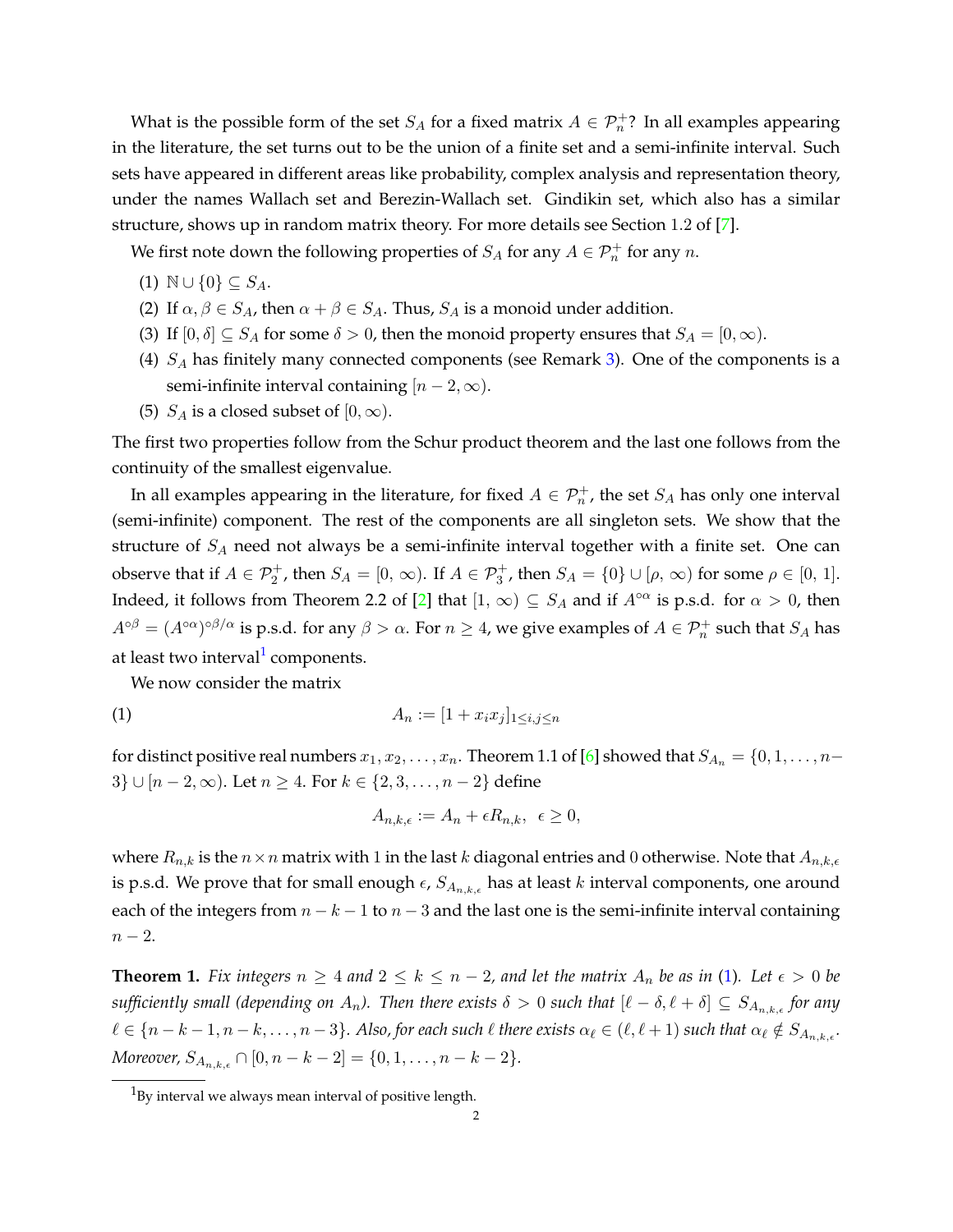**Remark 2.** Note that  $S_{A_{n,k,\epsilon}}$  may have more than k interval components but all such extra intervals should be contained in  $[n - k - 2, n - 2]$ . In other words, there is no interval before  $n - k - 2$ .

The proof of the above theorem is given in Section [2.](#page-4-0) The proof works for  $k = n - 1$  and n as well. In those cases, there is interval around each of the integers from 1 to  $n-2$ . Note that an interval containing 0 is not possible in any of the above examples. We make the following remark on the maximum number of possible intervals in  $S_A$  for  $A \in \mathcal{P}_n^+$ .

<span id="page-2-0"></span>**Remark 3.** For any  $A \in \mathcal{P}_n^+$ ,  $S_A$  can have at most n! interval components. Indeed, note that the determinant of any  $m \times m$  principal submatrix of  $A^{\circ\alpha}$  is an exponential polynomial in  $\alpha$  with at most  $m!$  sign changes. Therefore by Proposition 3.2 of  $[6]$ , the number of zeros of determinants (as functions of  $\alpha$ ) of all principal submatrices combined is at most  $\sum_{m=1}^{n} m!$ , which is bounded by 2n!. This implies that the total number of intervals in  $S_A$  can be at most n!.

If A has arbitrary real (not necessarily non-negative) entries, then a natural extension of real Hadamard powers is now considered. Let  $\mathcal{P}_n$  denote the set of  $n \times n$  p.s.d. matrices with arbitrary real entries. For  $A = [a_{ij}] \in \mathcal{P}_n$  and  $\alpha \geq 0$ , we define the matrix  $|A|_o^{\alpha \alpha} := [|a_{ij}|^{\alpha}]$ . In particular if  $\alpha = 1$ , then we denote the matrix  $|A|_0^{\alpha}$  by  $|A|_0$ . Now for  $A \in \mathcal{P}_n$ , we define

$$
S_{|A|_{\circ}} := \{ \alpha \ge 0 : |A|_{\circ}^{\circ \alpha} \in \mathcal{P}_n \}.
$$

By the Schur product theorem and the fact that the matrix with all entries 1 is p.s.d., we have that all the non-negative even integers belong to  $S_{|A|}^{\vphantom{\dagger}}$  for every  $A\in\mathcal{P}_n.$  Hiai ([\[4\]](#page-7-6)) proved an analogue of the theorem of FitzGerald and Horn for  $n \times n$  real positive semi-definite matrices. He showed that  $n-2$  is the least number for which  $|A|_0^{\circ\alpha}\in\mathcal{P}_n$  for every  $A\in\mathcal{P}_n$  and for every  $\alpha\geq n-2$ . For the case  $\alpha < n-2$ , Bhatia and Elsner [\[1\]](#page-7-3) studied an interesting class of  $n \times n$  positive semi-definite Toeplitz matrices with real entries

<span id="page-2-1"></span>(2) 
$$
C_n := [\cos((i-j)\pi/n)]_{0 \le i,j \le n-1}.
$$

They showed that for every even positive integer n, the matrix  $|C_n|_0^{\infty}$  is not positive semi-definite if  $n-4 < \alpha < n-2$ . We note here that  $S_{|A|_{\circ}}$  is also a monoid under addition and a closed subset of  $[0, \infty)$ , for any  $A \in \mathcal{P}_n$  for any n. Now from the result of [\[1,](#page-7-3) [4\]](#page-7-6), the monoid property and the fact that all the non-negative even integers belong to  $S_{|A|_0}$  for every  $A \in \mathcal{P}_n$ , it follows that  $S_{|C_n|_{\circ}} = \{0, 2, \ldots, n-4\} \cup [n-2, \infty)$  for even positive integers n. Jain [\[6\]](#page-7-7) studied these matrices for odd *n* and proved that  $S_{|C_n|_{\circ}} = \{0, 2, ..., n-5\} \cup [n-3, \infty)$  for odd positive integers  $n \geq 2$ . Thus one has  $\bigcap_{A\in\mathcal{P}_n}S_{|A|}=\{0,2,\dots\}\cup[n-2,\infty)$  for all integers  $n\geq 2$ .

In this case also, one can ask about the possible form of the set  $S_{|A|_{\circ}}$  for a fixed matrix  $A \in \mathcal{P}_n$ . One can observe that if  $A \in \mathcal{P}_2$ , then  $S_{|A|_{\circ}} = [0, \infty)$ . If  $A \in \mathcal{P}_3$ , then it can be argued similarly as in the case of matrices with non-negative entries that  $S_{|A|_{\circ}} = \{0\} \cup [\rho, \infty)$  for some  $\rho \in [0, 1]$ . For  $n \geq 4$ , we give examples of  $A \in \mathcal{P}_n$  such that  $S_{|A|_0}$  has more than one interval component. Let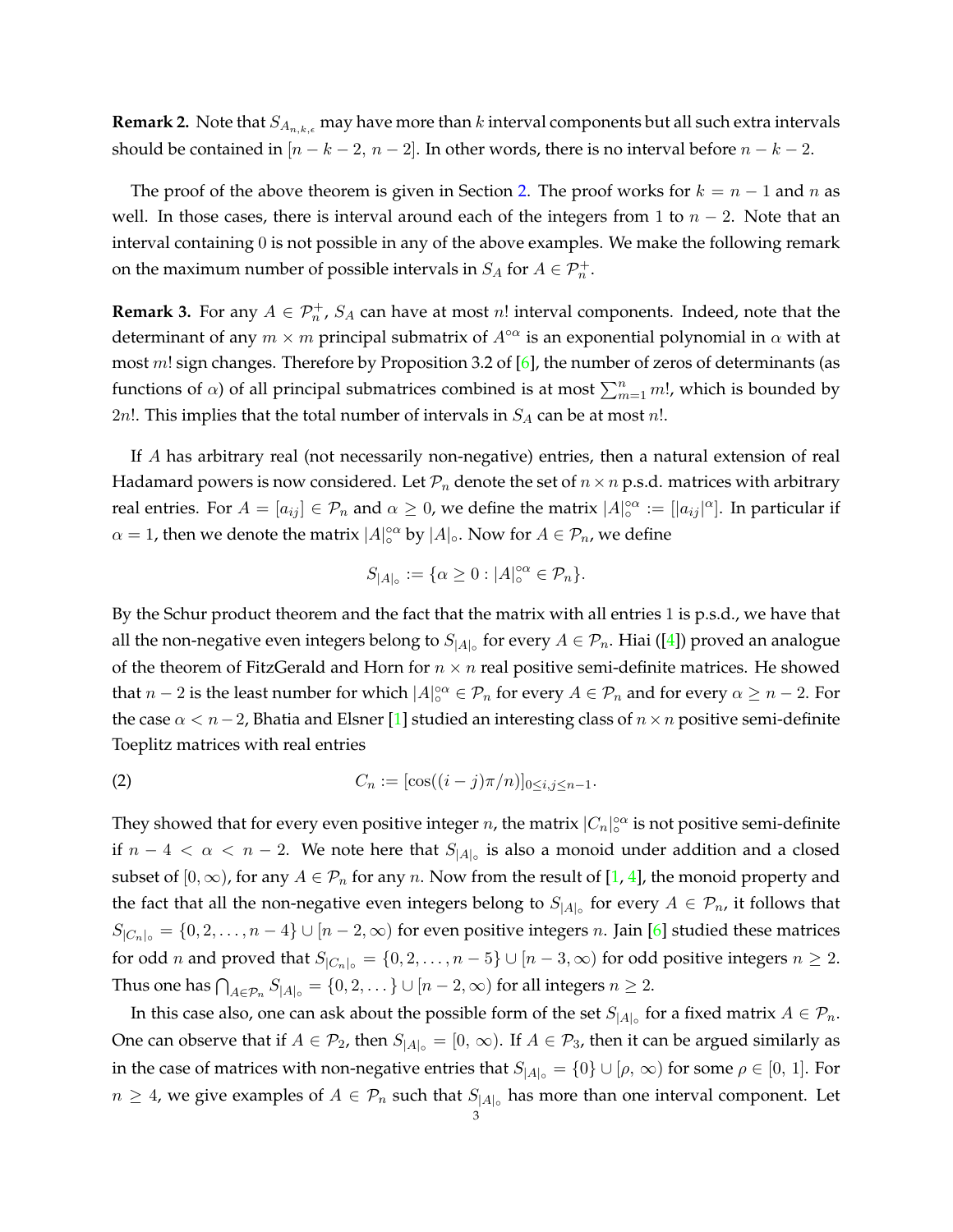$n \geq 4$ . Consider the matrix

$$
C_{n,\epsilon} = C_n + \epsilon I_n, \quad \epsilon \ge 0,
$$

where  $C_n$  is the matrix defined in [\(2\)](#page-2-1) and  $I_n$  is the identity matrix of order n. Note that  $C_{n,\epsilon} \in \mathcal{P}_n$ and so  $[n-2,\infty) \subseteq S_{|C_{n,\epsilon}|}$  (follows from Theorem 5.1 of [\[4\]](#page-7-6)). We prove the following.

<span id="page-3-0"></span>**Theorem 4.** *Fix integer*  $n \geq 4$ *. Let*  $\epsilon > 0$  *be sufficiently small (depending on* n). Then there exists  $\delta > 0$ *such that for any*

$$
k \in \begin{cases} \{2, 4, \dots, n-4, n-2\} & \text{if } n \text{ is even,} \\ \{2, 4, \dots, n-5, n-3\} & \text{if } n \text{ is odd,} \end{cases}
$$

 $[k-\delta, k+\delta] \subseteq S_{|C_{n,\epsilon}|}$ . Also, for each such k we have  $k-1 \notin S_{|C_{n,\epsilon}|}$ .

We prove the above theorem in Section [3.](#page-5-0)

**A numerical example.** We give an example which shows that one can get at least two disjoint intervals when only the last diagonal entry of  $A_n$  is perturbed. We give the following numerical example when  $n = 4$ . Take  $x_i = 1/(i + 1)$ ,  $i = 1, ..., 4$  and  $\epsilon = 10^{-7}$ . Let  $A_4$  be defined as in [\(1\)](#page-1-1) with these  $x_i$ s and let

$$
A_{4,1,\epsilon} := A_4 + \epsilon R_{4,1},
$$

where  $R_{4,1}$  is the matrix of order 4 with 1 in the last diagonal entry and 0 otherwise. Note that for  $\alpha > 1$ , all the leading principal minors of order upto 3 of  $A_{4,1,\epsilon}^{\circ\alpha}$  are positive (follows from Theorem 2.6 of [\[6\]](#page-7-7)). Therefore the matrix  $A_{4,1,\epsilon}^{\circ\alpha}$  is positive definite if and only if  $\det(A_{4,1,\epsilon}^{\circ\alpha})>0$ . Now we plot  $\det(A_{4,1,\epsilon}^{\circ\alpha})$  to see that there are two disjoint intervals where  $A_{4,1,\epsilon}^{\circ\alpha}$  is positive definite.



FIGURE 1.  $\det(A_{4,1,\epsilon}^{\circ\alpha})$  against  $\alpha$ .

We end this section with the following observation.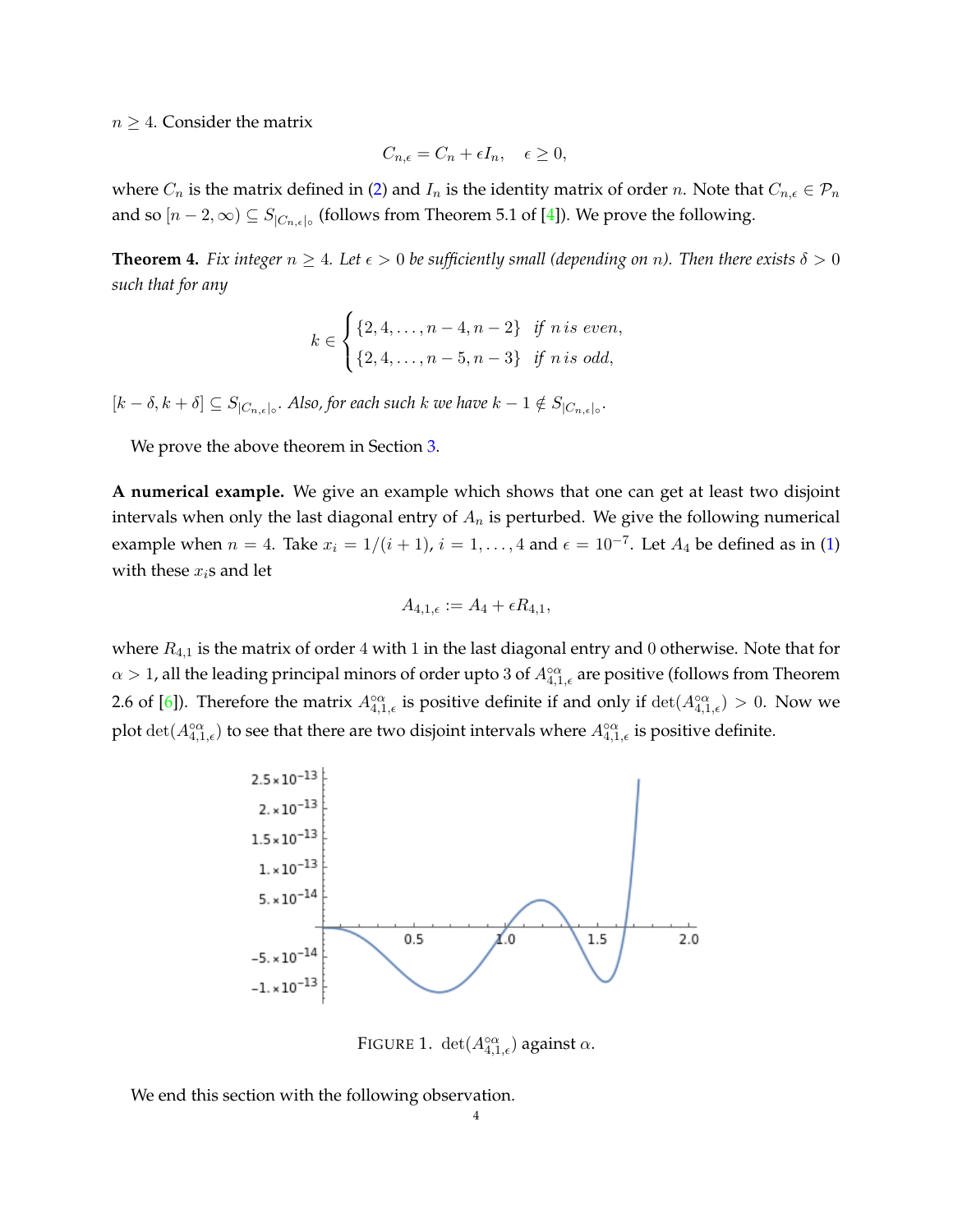**Remark 5.** For two  $n \times n$  matrices  $A \geq B \geq 0$  with non-negative entries, define

$$
S_{A,B} := \{ \alpha \ge 0 : A^{\circ \alpha} \ge B^{\circ \alpha} \}
$$
  

$$
S'_{A,B} := \{ \alpha \ge 0 : (\lambda A + (1 - \lambda)B)^{\circ \alpha} \le \lambda A^{\circ \alpha} + (1 - \lambda)B^{\circ \alpha} \}.
$$

Following Hiai (see Definition 1.1 of [\[4\]](#page-7-6)),  $S_{A,B}$  (resp.  $S'_{A,B}$ ) is the set of  $\alpha$  for which the function  $x \mapsto x^{\alpha}$  is Schur monotone (resp. Schur convex) for A and B. From [\[2\]](#page-7-4) and [\[4\]](#page-7-6) we have

$$
\bigcap_{A \ge B \ge 0} S_{A,B} = \{0, 1, \dots, n-2\} \cup [n-1, \infty)
$$

and

$$
\bigcap_{A \ge B \ge 0} S'_{A,B} = \{0, 1, \dots, n-1\} \cup [n, \infty).
$$

We remark that analogous results for these cases also hold. Indeed, Theorem [1](#page-1-2) shows that  $S_{A_{n,k,\epsilon},0}$ and  $S'_{A_{n,k,\epsilon},0}$  contain at least k interval components each. Similar results hold for matrices with arbitrary real entries due to Theorem [4.](#page-3-0)

## 2. PROOF OF THEOREM [1](#page-1-2)

<span id="page-4-0"></span>In this section we prove Theorem [1.](#page-1-2)

*Proof of Theorem* [1.](#page-1-2) For any real symmetric matrix M, let  $\lambda_{\min}(M)$  denote the smallest eigenvalue of M. We know that

<span id="page-4-3"></span>(3) 
$$
\lambda_{\min}(M) = \min_{\|u\|=1} u^T M u.
$$

We first prove the existence of  $\alpha_\ell$  for  $\ell \in \{n - k - 1, n - k, \ldots, n - 3\}$ . From Theorem 2.6 of [\[6\]](#page-7-7) we have

<span id="page-4-1"></span>(4) 
$$
\lambda_{\min}(A_n^{\circ\alpha}) \begin{cases} = 0 & \alpha \in \{0, 1, ..., n-2\}, \\ < 0 & 0 < \alpha < n-2, \alpha \notin \{1, 2, ..., n-2\}. \end{cases}
$$

Note that  $\lambda_{\min}(A_{n,k,\epsilon}^{\circ\alpha})$  is a continuous function in  $\epsilon$  and  $\alpha$ . So, using [\(4\)](#page-4-1) we get the existence of the points  $\alpha_{\ell}$  for small enough  $\epsilon$ .

We fix such an  $\epsilon$ . Since  $S_{A_{n,k,\epsilon}}$  is a monoid containing 1, it is enough to prove the existence of  $\delta$ such that  $[n-k-1-\delta, \, n-k-1+\delta] \subseteq S_{A_{n,k,\epsilon}}.$  Let  $v^{(\alpha)} = (v^{(\alpha)}_1)$  $\mathcal{L}_1^{(\alpha)},\ldots,\mathcal{v}_n^{(\alpha)})^T$  be a unit eigenvector corresponding to the eigenvalue  $\lambda_{\min}(A_{n,k,\epsilon}^{\circ\alpha})$  of  $A_{n,k,\epsilon}^{\circ\alpha}$ . Now we consider the following two cases.

**Case 1:** Suppose all of  $v_{n-k+1}^{(\alpha)}, v_{n-k+2}^{(\alpha)}, \ldots, v_n^{(\alpha)}$  go to 0 as  $\alpha$  tends to  $n - k - 1$ . Define  $u^{(\alpha)} := (v_1^{(\alpha)})$  $\binom{\alpha}{1},\ldots,\binom{\alpha}{n-1}$  $_{n-k}^{(\alpha)}$ ). Then we have

<span id="page-4-2"></span>(5)  
\n
$$
\lambda_{\min}(A_{n,k,\epsilon}^{\circ\alpha}) = (v^{(\alpha)})^T A_{n,k,\epsilon}^{\circ\alpha} v^{(\alpha)} = (u^{(\alpha)})^T A_{n-k}^{\circ\alpha} u^{(\alpha)} + h(\alpha)
$$
\n
$$
\geq \lambda_{\min}(A_{n-k}^{\circ\alpha}) \|u^{(\alpha)}\|^2 + h(\alpha),
$$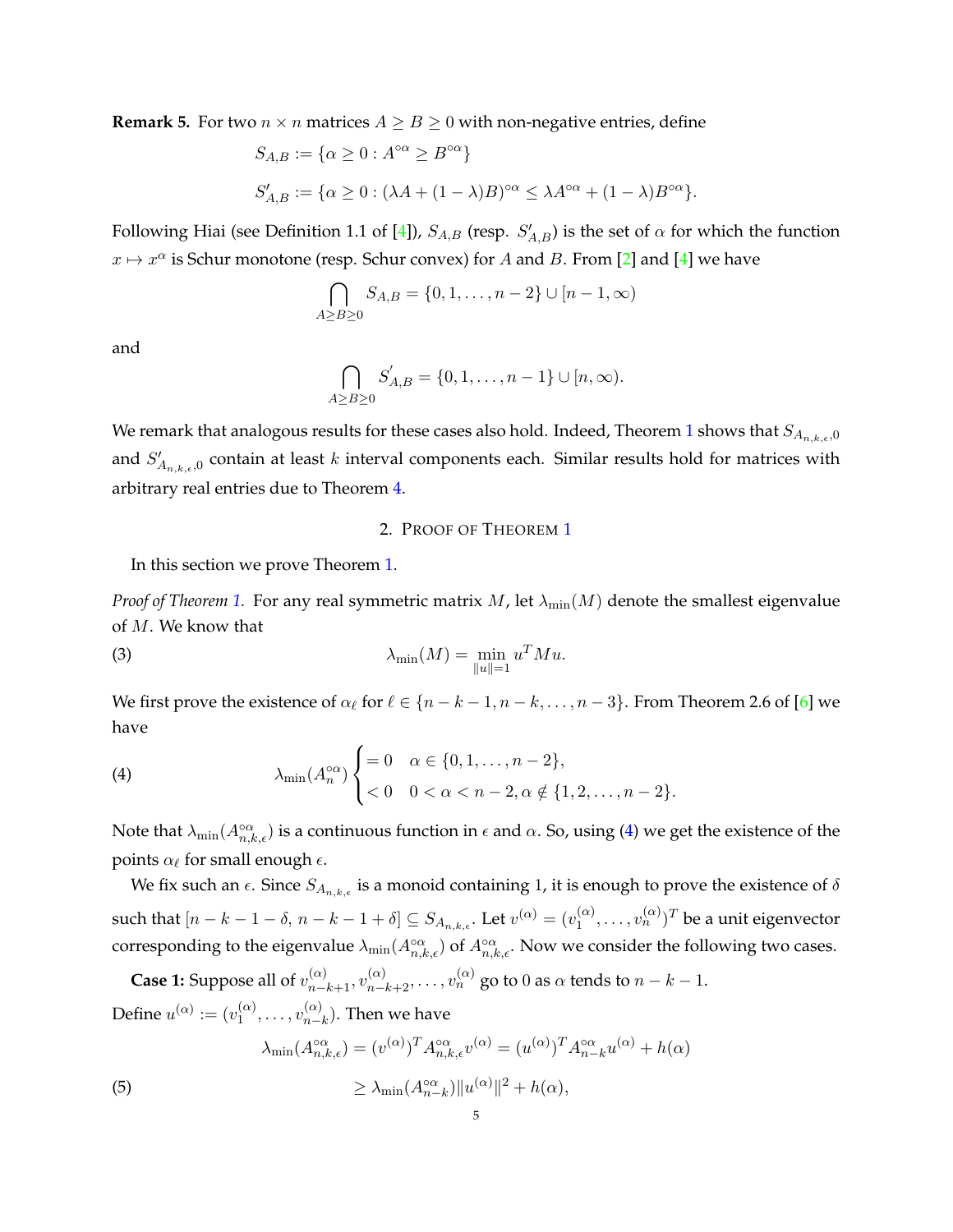where  $h(\alpha)$  is the sum of terms in  $(v^{(\alpha)})^TA_{n,k,\epsilon}^{\circ\alpha}v^{(\alpha)}$  in which at least one of  $v_{n-k+1}^{(\alpha)},v_{n-k+2}^{(\alpha)},\ldots,v_n^{(\alpha)}$ is present. The inequality in [\(5\)](#page-4-2) follows from [\(3\)](#page-4-3). Note that  $h(\alpha) \to 0$  as  $\alpha \to n - k - 1$ . Also,  $||u^{(\alpha)}|| \to 1$  as  $\alpha \to n-k-1$ . Again,  $A_{n-k}^{\circ (n-k-1)}$  $\sum_{n=k}^{n(n-k-1)}$  is p.s.d. and from Theorem 2.6 of [\[6\]](#page-7-7) we have that  $\det(A_{n-k}^{\circ (n-k-1)})$  $\binom{5(n-k-1)}{n-k} > 0$ . So, λ<sub>min</sub>(A $\binom{5(n-k-1)}{n-k}$  $\binom{n-k-1}{n-k} > 0$ . Thus it follows from [\(5\)](#page-4-2) that there exists  $\delta > 0$  such that  $\lambda_{\min}(A^{\circ\alpha}_{n,k,\epsilon}) > 0$  for all  $\alpha \in [n-k-1-\delta, n-k-1+\delta].$ 

**Case 2:** Suppose at least one of  $v_{n-k+1}^{(\alpha)}, v_{n-k+2}^{(\alpha)}, \ldots, v_n^{(\alpha)}$ does not go to 0 as  $\alpha$  tends to  $n-k-1$ . Without loss of generality, suppose there exists  $\eta_1 > 0$  and a sequence  $\alpha_m$  converging to  $n - k - 1$ such that  $|v_n^{(\alpha_m)}| > \eta_1$  for all  $m$ . We have

$$
\lambda_{\min}(A_{n,k,\epsilon}^{\infty}) = (v^{(\alpha)})^T A_{n,k,\epsilon}^{\infty} v^{(\alpha)}
$$
  
=  $(v^{(\alpha)})^T A_n^{\infty} v^{(\alpha)} + \sum_{i=1}^{k-1} ((1 + x_{n-k+i}^2 + \epsilon)^{\alpha} - (1 + x_{n-k+i}^2)^{\alpha}) (v_{n-k+i}^{(\alpha)})^2$   
+  $((1 + x_n^2 + \epsilon)^{\alpha} - (1 + x_n^2)^{\alpha}) (v_n^{(\alpha)})^2$ .

Note that there exists  $\eta_2 > 0$  such that  $(1+x_n^2 + \epsilon)^{\alpha} - (1+x_n^2)^{\alpha} > \eta_2$  for all  $\alpha \in [n-k-2, n-k]$ . Then we have for all m such that  $\alpha_m \in [n-k-2, n-k]$ 

$$
\lambda_{\min}(A_{n,k,\epsilon}^{\alpha_m}) \ge (v^{(\alpha_m)})^T A_n^{\alpha_m} v^{(\alpha_m)} + \eta_1^2 \eta_2 \ge \lambda_{\min}(A_n^{\alpha_m}) + \eta_1^2 \eta_2.
$$

The last inequality follows from [\(3\)](#page-4-3). But  $A_n^{\circ(n-k-1)}$  is p.s.d. and from Theorem 2.6 of [\[6\]](#page-7-7) we have that  $\det(A_n^{\circ(n-k-1)})=0.$  Hence  $\lambda_{\min}(A_n^{\circ(n-k-1)})=0.$  Therefore, letting  $m$  go to infinity and using the continuity of the smallest eigenvalue we get that  $\lambda_{\min}(A_{n,k,\epsilon}^{\circ(n-k-1)})>0.$  This implies that there exists  $\delta > 0$  such that  $\lambda_{\min}(A_{n,k,\epsilon}^{\infty}) > 0$  for all  $\alpha \in [n-k-1-\delta, n-k-1+\delta]$ . This completes the proof of the first part of the theorem.

Finally, note that from Theorem 2.6 of [\[6\]](#page-7-7) we have  $\lambda_{\min}(A_{n-k}^{\infty}) < 0$  for all non-integer  $\alpha \in [0, n-1]$  $k-2$ ]. Hence by Cauchy's interlacing theorem (Theorem 4.3.17 of [\[5\]](#page-7-0)) we have  $\lambda_{\min}(A_{n,k,\epsilon}^{\circ\alpha}) < 0$ for all non-integer  $\alpha \in [0, n-k-2]$ . This proves the last part of the theorem.

## 3. PROOF OF THEOREM [4](#page-3-0)

<span id="page-5-0"></span>We now prove Theorem [4.](#page-3-0)

*Proof of Theorem [4.](#page-3-0)* First suppose n is an even integer. Since  $S_{|C_n|_{\circ}}$  is a monoid containing 2, The-orem 2 of [\[1\]](#page-7-3) gives  $\lambda_{\min}(|C_n|_o^{\circ\alpha}) < 0$  for  $0 < \alpha < n-2$  with  $\alpha \notin \{2, 4, \ldots, n-2\}$ . Also, by the Schur product theorem we have  $\lambda_{\min}(|C_n|_o^{\alpha\alpha}) \geq 0$  for  $\alpha \in \{2, 4, \ldots, n-2\}$ . Therefore, using the continuity of  $\lambda_{\min}(|C_n|_o^{\circ\alpha})$ , we conclude that  $\lambda_{\min}(|C_n|_o^{\circ\alpha})=0$  for  $\alpha\in\{2,4,\ldots,n-2\}$ . Thus we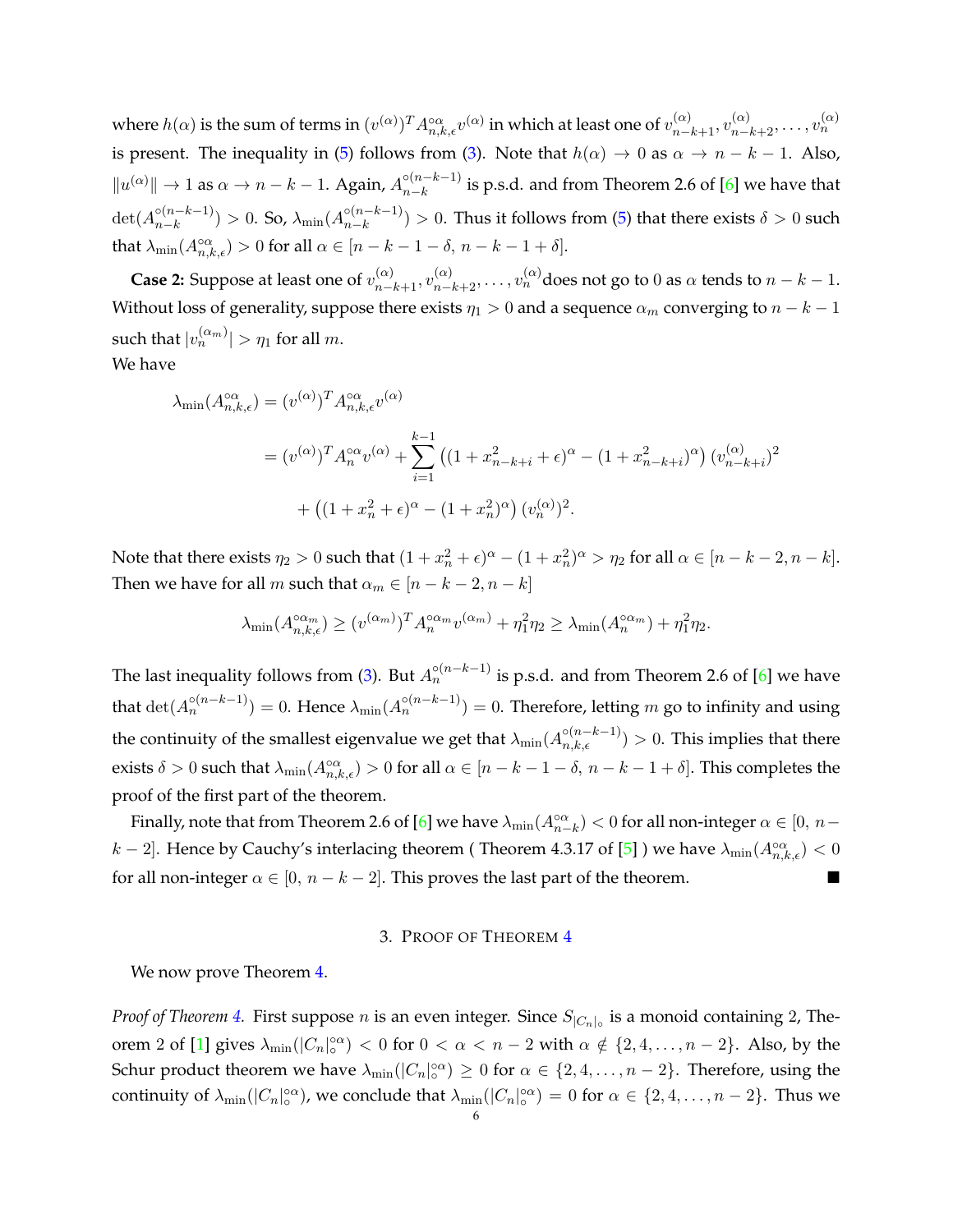have

$$
\lambda_{\min}(|C_n|_{\circ}^{\circ\alpha}) \begin{cases} = 0 & \alpha \in \{0, 2, 4, \dots, n-2\}, \\ < 0 & 0 < \alpha < n-2, \alpha \notin \{2, 4, \dots, n-2\}. \end{cases}
$$

Let

$$
\lambda_0 := \min\{|\lambda_{\min}(|C_n|_0^{\circ(k+1)})| : 0 \le k \le n-4, k \text{ even }\}.
$$

Define

$$
H_{n,\epsilon,\alpha} := |C_{n,\epsilon}|_{\circ}^{\circ\alpha} - |C_n|_{\circ}^{\circ\alpha} = ((1+\epsilon)^{\alpha} - 1)I_n
$$

for  $0 \le \alpha \le n-2$ . We choose  $\epsilon > 0$  small enough so that

$$
\gamma := \sup\{(1+\epsilon)^{\alpha} - 1 : 0 \le \alpha \le n-2\} < \lambda_0.
$$

For such choice of  $\epsilon$ , let

$$
\gamma_0 := \inf\{(1+\epsilon)^{\alpha} - 1 : r \le \alpha \le n - 2\},\
$$

where  $0 < r < 1$  fixed. Clearly,  $\gamma_0 > 0$ . Now using the continuity of  $\lambda_{\min}(|C_n|_0^{\infty})$  and the fact that  $\lambda_{\min}(|C_n|_0^{\infty}) = 0$  for  $\alpha \in \{2, 4, ..., n-2\}$ , we find  $\delta > 0$  such that for  $\alpha \in [k-\delta, k+\delta]$ ,  $|\lambda_{\min}(|C_n|_o^{\alpha\alpha})| \leq \gamma_0$  for  $k \in \{2, 4, \ldots, n-4\}.$ 

We now use Weyl's inequality (Theorem 4.3.1 [\[5\]](#page-7-0)) to get bounds on the smallest eigenvalue of  $|C_{n,\epsilon}|_{\circ}^{\circ\alpha}$ . Note that for  $0 \le \alpha \le n-2$ ,  $|C_{n,\epsilon}|_{\circ}^{\circ\alpha} = |C_n|_{\circ}^{\circ\alpha} + H_{n,\epsilon,\alpha}$ . Therefore by Theorem 4.3.1 of [\[5\]](#page-7-0) we have

$$
\lambda_{\min}(|C_n|_\mathrm{o}^{\mathrm{o}\alpha}) + \gamma_0 \leq \lambda_{\min}(|C_{n,\epsilon}|_\mathrm{o}^{\mathrm{o}\alpha}) \leq \lambda_{\min}(|C_n|_\mathrm{o}^{\mathrm{o}\alpha}) + \gamma
$$

for  $r \leq \alpha \leq n-2$ .

Thus we proved that for  $k \in \{2, 4, \ldots, n-4, n-2\}$ ,  $\lambda_{\min}(|C_{n,\epsilon}|^{\infty}_{\infty}) > 0$  for  $\alpha \in [k-\delta, k+\delta]$  and  $\lambda_{\min}(|C_{n,\epsilon}|^{\circ(k-1)}) < 0.$  This concludes the proof when  $n$  is even.

Now suppose  $n$  is odd. Then using Theorem 3.3 of  $[6]$  we get

$$
\lambda_{\min}(|C_n|_o^{\infty}) \begin{cases} = 0 & \alpha \in \{0, 2, 4, ..., n-3\}, \\ < 0 & 0 < \alpha < n-3, \alpha \notin \{2, 4, ..., n-5\}, \\ > 0 & \alpha > n-3. \end{cases}
$$

The rest of the proof for this case is similar to the case when  $n$  is even and is omitted.

**Acknowledgement.** The authors thank Manjunath Krishnapur for suggesting the question addressed in this article and for helpful discussions. They thank Apoorva Khare for his insightful suggestions on a draft of this article, and an anonymous referee for insightful remarks.